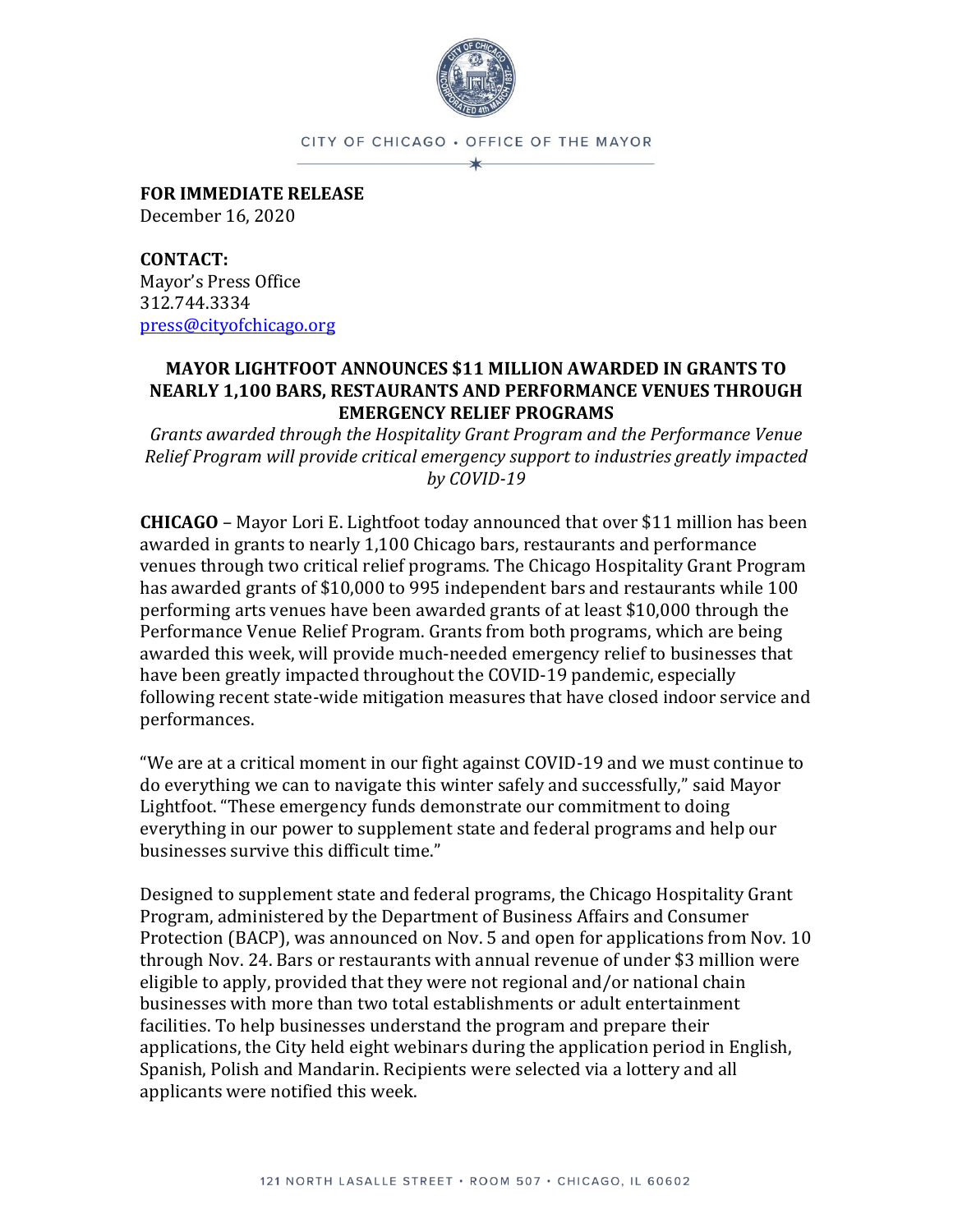

"Chicago's businesses have stepped up throughout this crisis to do what is necessary to save lives," said Rosa Escareno, BACP Commissioner. "Our hospitality industry has been decimated by COVID-19, and we hope that these grants will help many of the independent bars and restaurants that are in desperate need of support."

The Chicago Hospitality Grant Program was administered with the support of World Business Chicago and Accion Chicago and funded through a reallocation of CARES Act funds from the Chicago Small Business Resiliency Fund. This reallocation was made to ensure that businesses most impacted by the recent state-imposed mitigation measures would have access to emergency grant funds at this critical time. Grants were awarded across the city with an eye towards equitable distribution – while community areas with more hospitality businesses such as West Town, Lake View and the Loop received the highest number of grants, over 36% of grants were awarded to businesses in low- and moderate-income community areas. Over 59% of grant recipients are minority-owned businesses, and 36% of businesses are women-owned. The \$10,000 grants must be used to cover operational costs including payroll expenses, replenishment of inventory and/or mortgage, rent and utility payments.

"I was so grateful when I heard that we were awarded a hospitality grant," said Kelly Richardson, owner of Some Like It Black Creative Arts Bar in Bronzeville. "This money is the difference between our business staying open and being forced to close and I want to thank this program for renewing my hope during a difficult time."

"As the owner of a local neighborhood tavern, this year has brought unprecedented challenges beyond what we could have imagined," said Jason Burrell, owner of The Long Room in Lakeview. "I am very grateful for this grant, which couldn't have arrived at a better time. This will cover the majority of January and February rent which is our most significant expense, and will hopefully buy us time until much needed federal relief is approved."

"Small, independent restaurants like ours are such an important part of Chicago's rich neighborhoods," said Alfonso Sotelo, owner of 5 Rabanitos in Pilsen. "While we look forward to returning to normal in the future, this grant means we can continue serving our community over the coming months."

The Performing Arts Venue Relief Program, administered by the Department of Cultural Affairs and Special Events (DCASE) was created to help performing arts venues that have lost significant revenue due to the COVID-19 pandemic. Announced on Oct. 2, the program had two application periods and the latest group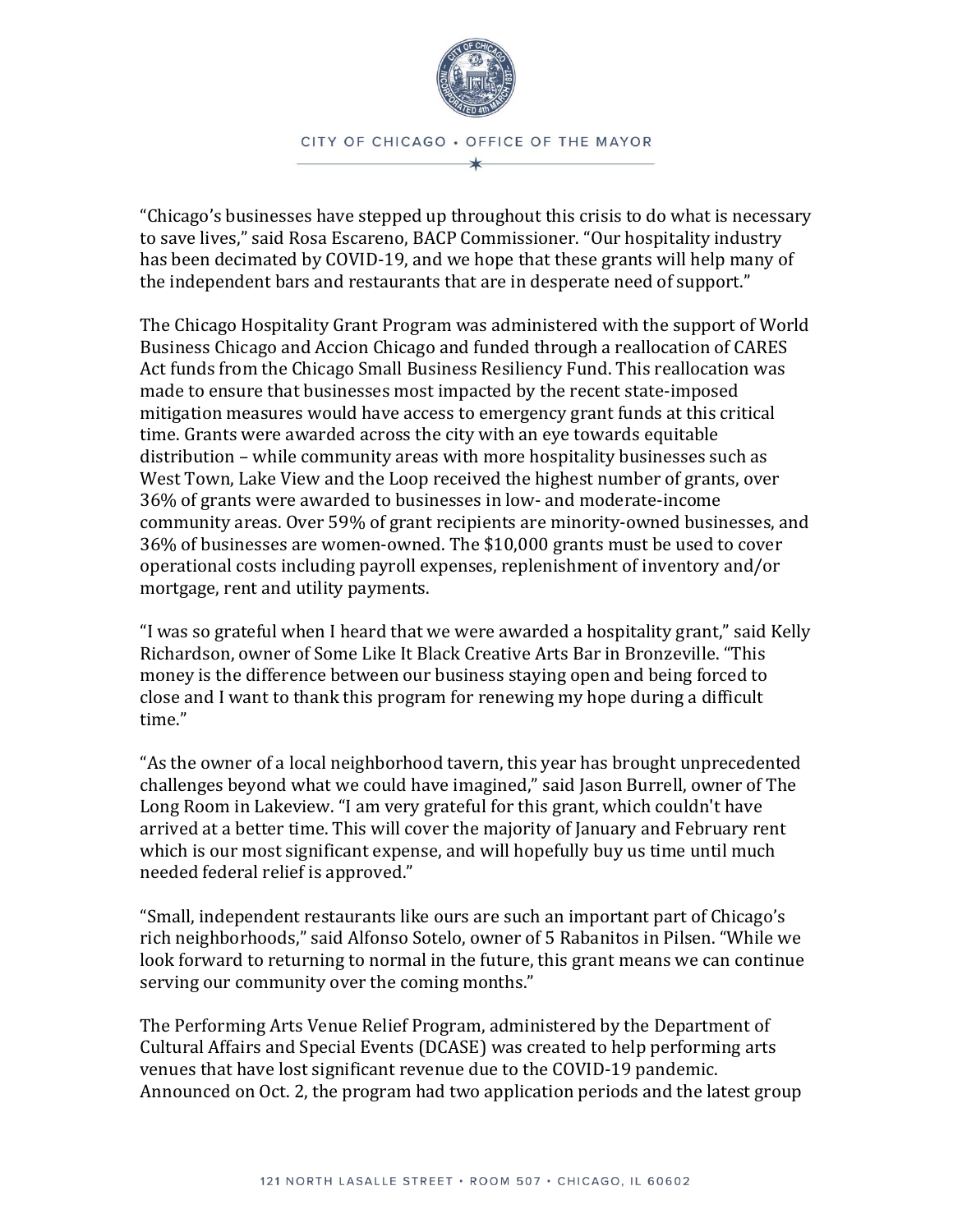

CITY OF CHICAGO . OFFICE OF THE MAYOR

of awardees are being notified this week. For-profit and nonprofit Chicago-based performing arts venues that have been closed to performances were eligible to apply, including venues focused on theatre, dance, performance art, and/or live music or live mixing by DJs. The grants were made possible due to funding from the Walder Foundation and the Arts for Illinois Relief Fund as well as CARES Act funds.

"Performing arts venues are incredibly important to our City because they make up the fabric of our neighborhoods," said Mark Kelly, DCASE Commissioner. "Working with Mayor Lightfoot and the local philanthropic community, we are proud to provide support for Chicago's diverse and legendary music clubs, theatres and dance venues – which have experienced devastating losses of income due to COVID-19."

"Some of the hardest hit businesses have been Chicago's independent music venues and performance spaces," said Jim & Jo Schuman-Webster, owners of Berlin in Lakeview and members of the Chicago Independent Venue League (CIVL). "The Performance Arts Venue Grants come at a critical time for businesses who are the lifeblood of Chicago's culture. As the shutdown nears its tenth month, this financial relief offers breathing room so many independent businesses are gasping for."

These two programs, along with all other business grants and loan programs implemented by the City during COVID-19, would not have been possible without the support of Accion Chicago. Accion is based in East Garfield Park and is one of the premier financial resources for Chicago-area small businesses. The organization has played a critical role in helping tens of thousands of businesses acquire hundreds of millions of dollars in loans and grants throughout the COVID-19 pandemic.

"Every business in Chicago has been impacted by COVID-19 and this deadly virus continues to create unprecedented challenges for our small business ecosystem," said Brad McConnell, CEO of Accion. "Accion is proud to have played a role in connecting businesses to emergency financing throughout this crisis and we thank Mayor Lightfoot for her leadership in delivering these critical funds."

The Chicago Hospitality Grant Program is part of an emergency hospitality relief package announced by Mayor Lightfoot on Nov 5. In addition to the \$10 million in grants, Mayor Lightfoot has worked with City Council to implement a temporary 15% cap on fees charged by third-party delivery companies to restaurants, effective Nov. 23. The City has also created the *[Take Out Chicago](https://www.chicago.gov/city/en/depts/bacp/supp_info/takeoutchicago.html)* challenge and partnered with the Chicago Cook Workforce Partnership to create the [ChiServes.com portal](https://fs21.formsite.com/Workforce_Partnership/f09q34d52x/index.html) for hospitality workers impacted by COVID-19 to access workforce development support resources. Finally, the City Council is poised to pass legislation today